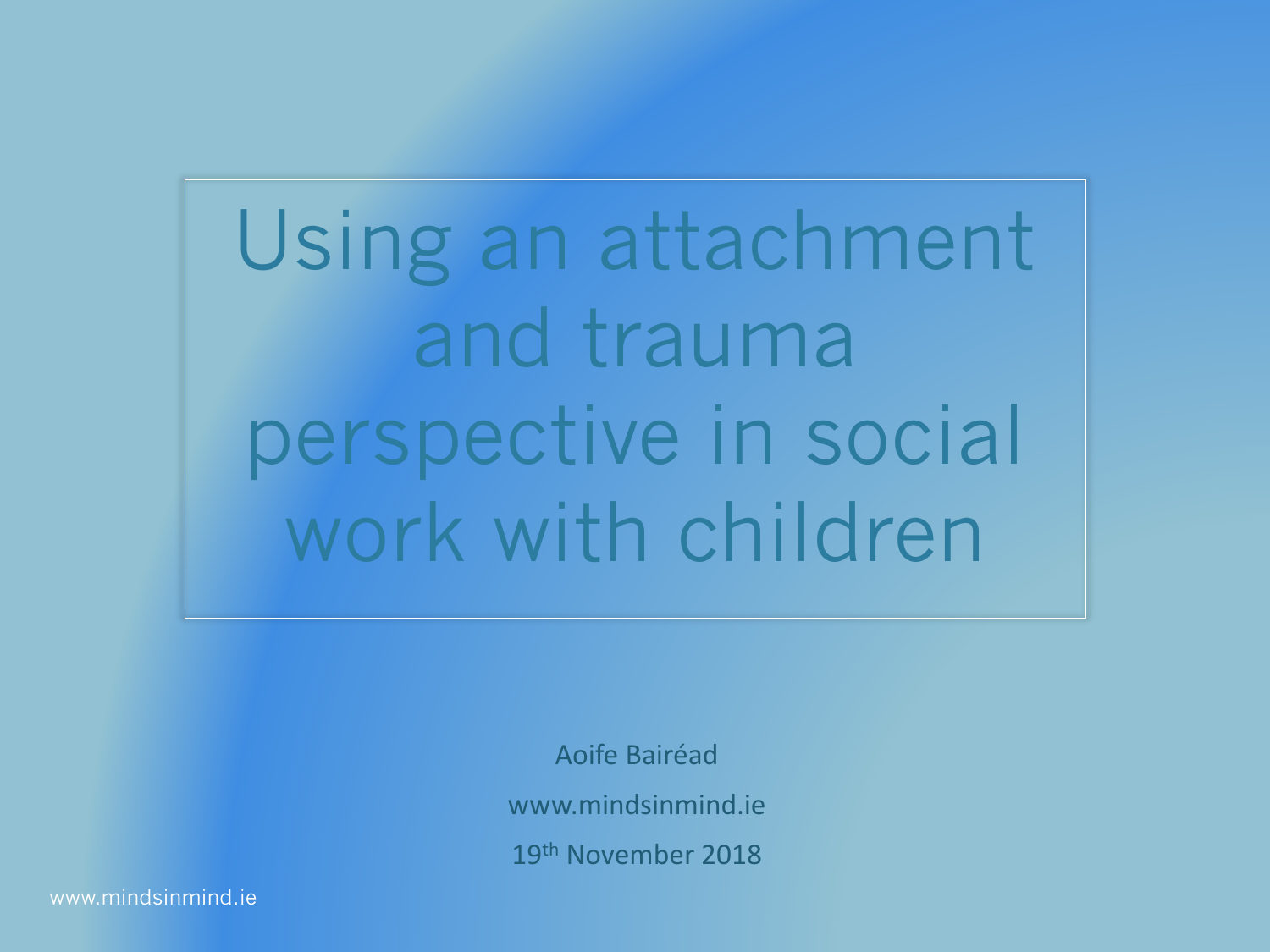# Training aims

- Outline the different understandings and concepts of attachment and trauma
- Understand the impact of trauma on the developing brain
- Linking attachment and trauma
- Exploring the impact of child abuse and neglect on children's development
- Recognising and identifying developmental trauma
- Responding to trauma in residential care settings
- Explore the development of trauma informed practice in your workplace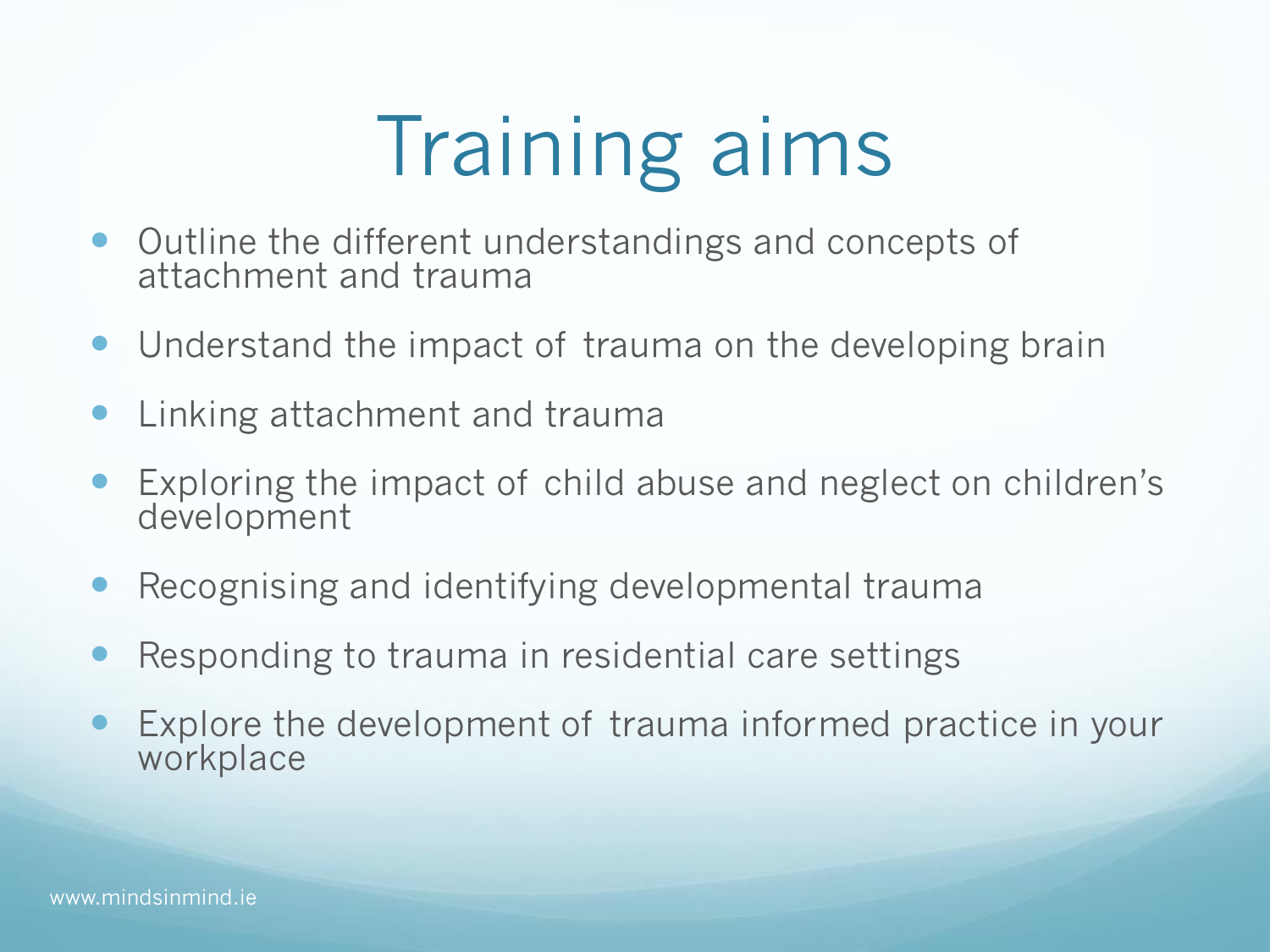### Trauma and children

- *" Being harmed by the people who are supposed to love you, being abandoned by them, being robbed of the one-on-one relationships that allow you to feel safe and valued and to become humane – these are profoundly destructive experiences. Because humans are inescapably social beings, the worst catastrophies that can befall us inevitably involve relational loss. As a result, recovery from trauma and neglect is also about relationships – rebuilding trust, regaining confidence, returning to a sense of security and reconnecting to love. Of course, medication can help relieve symptoms and talking to a therapist can be incredibly useful. But healing and recovery are impossible – even with the best medications and therapy in the world – without lasting, caring connections to others"*
	- Bruce Perry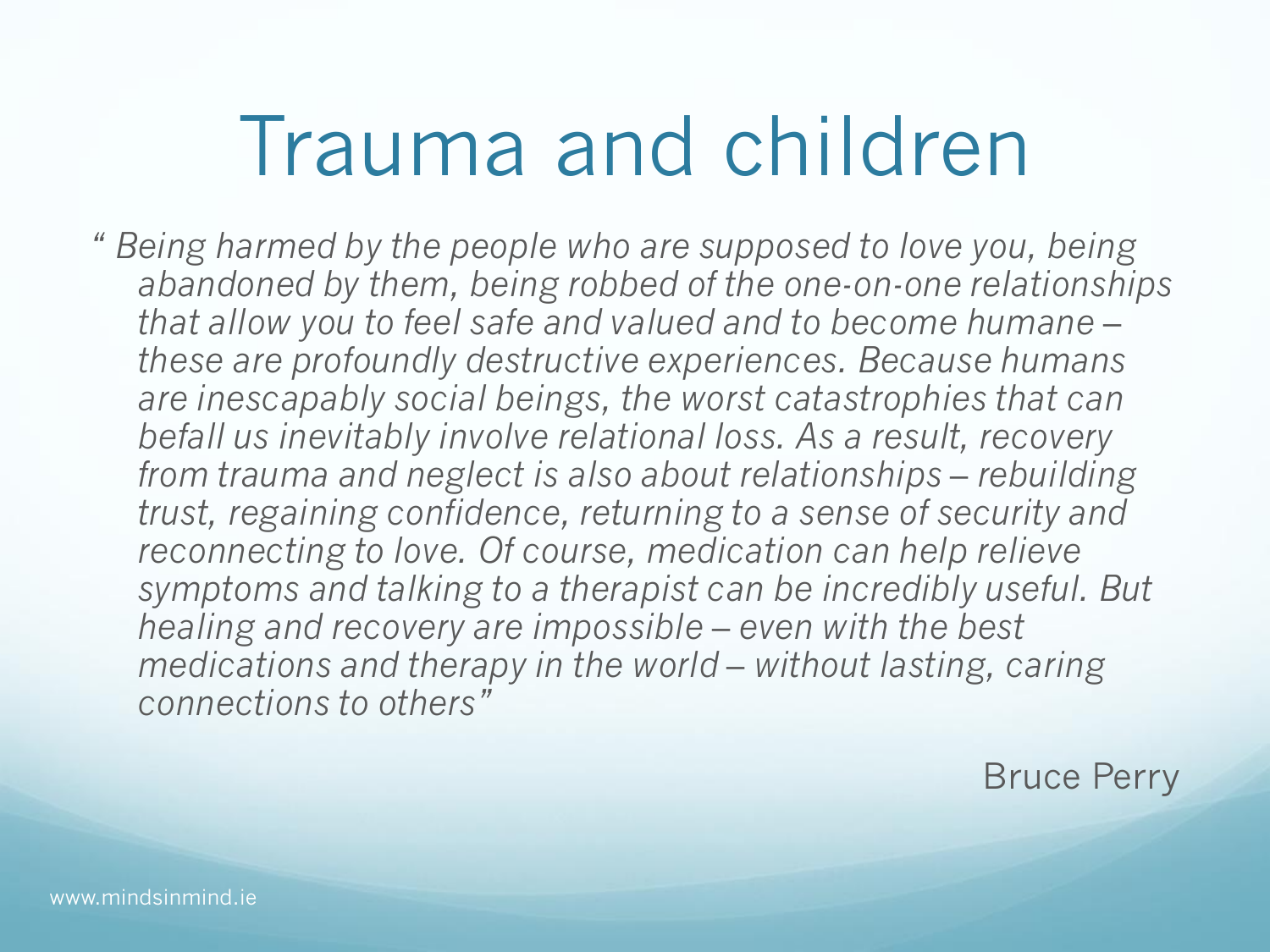### Early concepts of trauma

- Bowlby identified that our primary relationship helped us develop our capacity to focus, identify feelings and manage our arousal (regulation)
- Erikson (1965) advised that if one stage of development had not been resolved due to neglect in childhood (e.g. trust v mistrust) it hindered the development of the next stages and into adulthood
- Concept of 'failure to thrive' and child abuse (1980's)
- More recently attachment theory has long identified the disruptions in development; Fahlberg (1991) linked attachment problems with cognitive, emotional, behavioural and developmental problems.
- Iwaniec (1995) linked developmental tasks to the attachment relationship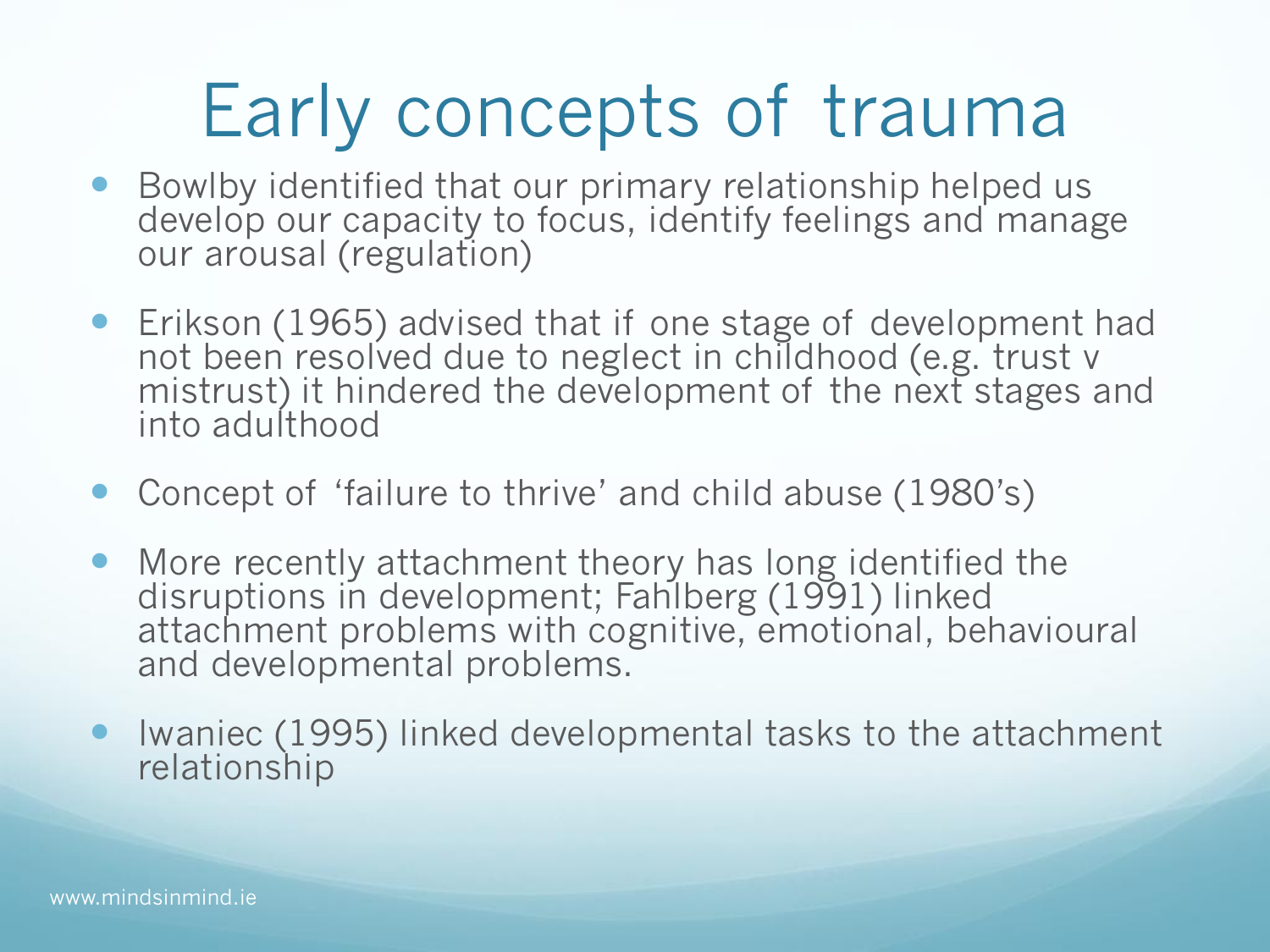# Neurobiology

- The infant brain is designed to adapt to it's environment. Over the first three years of life it undergoes a process of 'pruning and priming'.
- Experiences allow the brain to create pathways from the the instinctual parts of the brain to the areas that control emotion, prediction and regulation. 'Neuron's that fire together, wire together'
- Babies who have experienced abuse and neglect show different brain patterns than those with secure attachment experiences.
- **Impact on development: Children who experienced attachment** difficulties in infancy often have cognitive delays; sensory, motor, linguistic, memory-making and recognising patterns/routines.
- Equally important is supporting their parent's or carers in understanding the context for these delays
- Brain architecture<https://youtu.be/VNNsN9IJkws>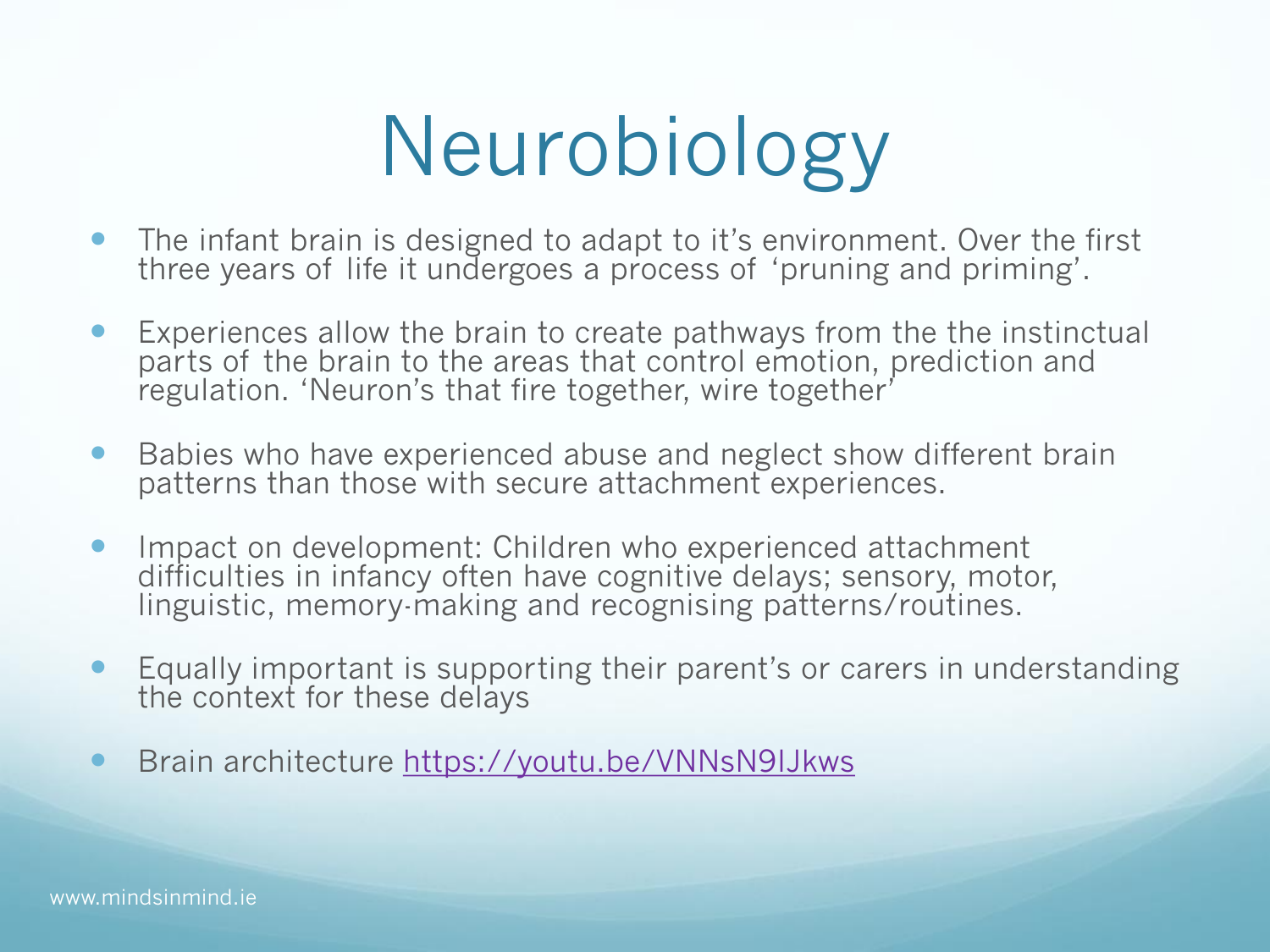### Child Development

#### 0-2 months

- Physiological regulation. Babies primarily use crying to communicate discomfort and distress and can be calmed by different care takers.
- As they move towards three months they develop a preference for a carer. They can be soothed by the sound of his/her voice and touch.
- Despite the child's lack of preference for a caregiver in the early weeks, this is a significant bonding period for the primary caregiver, and any separation can impact on their attachment relationship, thus impacting on the child's as they develop.

#### 3-6 months

- Babies smile and babble more to those they are familiar with.
- They turn to their primary attachment when in distress.
- The baby's mood can be 'held' by the carer, and their response verbal, visual and physical, can all help the child regulate their emotions. Babies can begin to contribute more to the attachment relationship.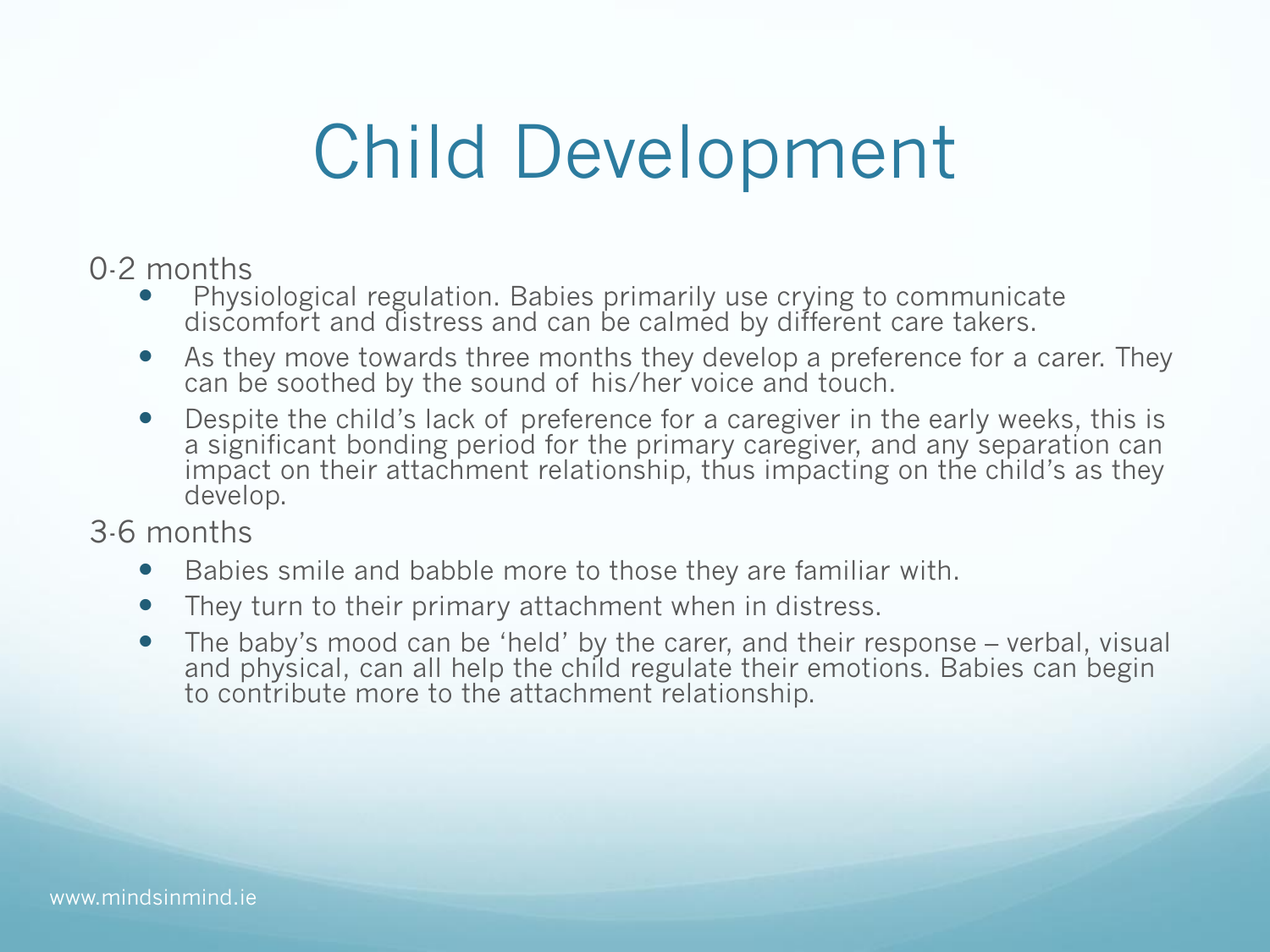#### 7-12 months

- Children develop a clear preference for their attachment figures, and will begin to 'make strange'.
- They begin to physically move around, thus developing the ability to control their distance from the carer. They can engage more fully in play, contributing to the intensity and length of activities and will alter their behaviour to optimise a response from the carer.
- Due to these developments, children can begin the process of relying on certain attachment strategies, and discard others.

#### 1-3 years

- The toddler's primary task during this period is to psychologically separate from their primary attachment figure, and develop a sense of self and the formation of identity.
- Their capacity for exploration, both physically and socially, expands.
- Their ability to express and name a much wider range of emotions also develops.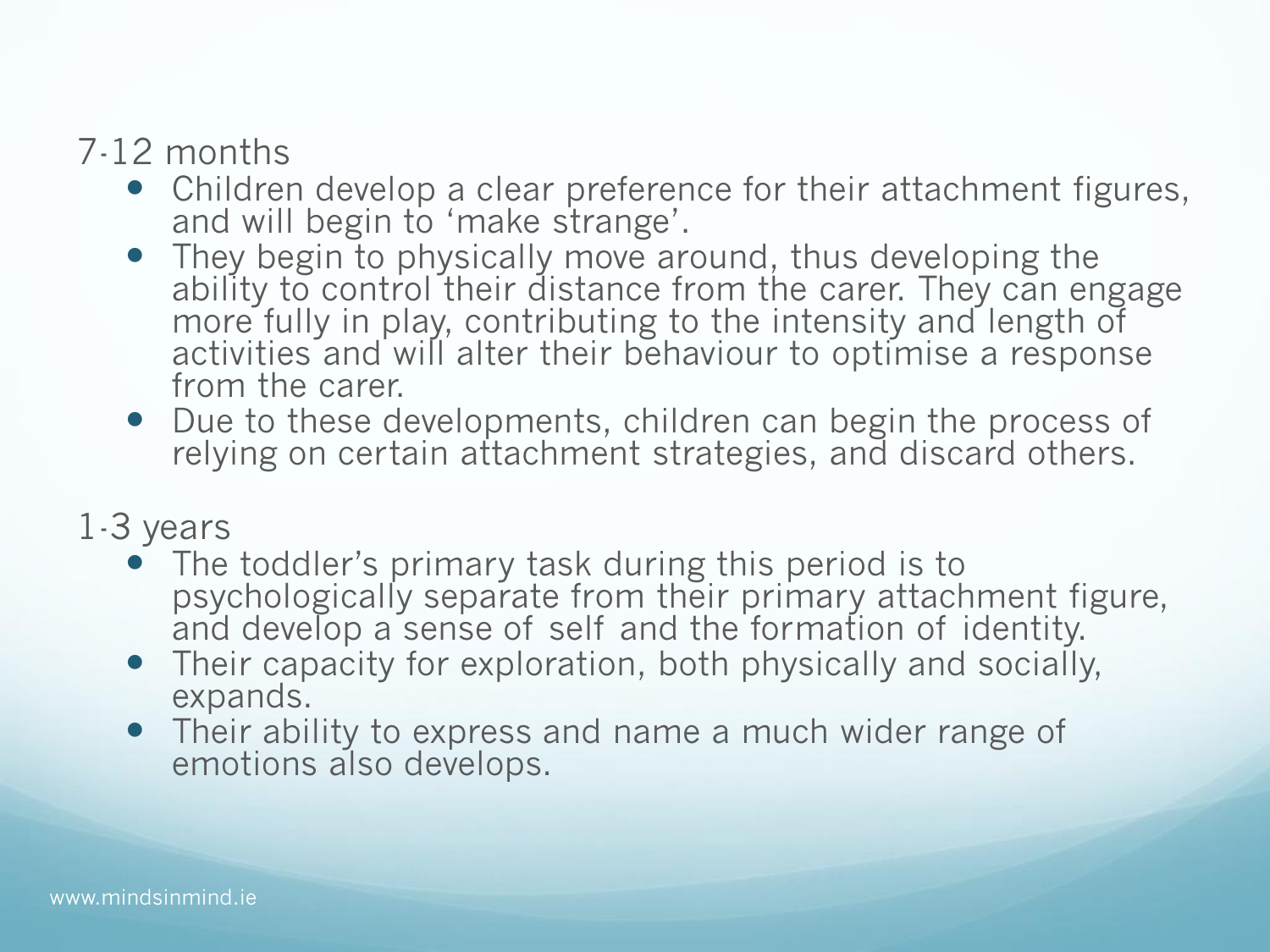## Insecure attachment

#### Type A – Avoidant

This strategy focuses on cognitive/concrete information and dismisses negative arousal as this has been associated with physical or emotional danger in their lives

- Avoid negative arousal
- Seeks to please in interaction
- Minimises own negative experiences
- Seek to highlight/maximise positives in carers and own responsibility for behaviour

#### Type C – Resistant

This strategy ignores cognitive information and focuses on arousal, as feeling states have been a greater predictor of danger than cognitive ones

- Focus on arousal
- Seek to control interaction
- Maximises negative experiences
- Seeks to minimise own behaviours/responsibility and positives in carers

#### Why is this important?

Your interaction with the child may be impacted by their attachment style. Your use of self, appropriate self disclosure and empathic responses is likely to be interpreted by the child in the context of their attachment strategy.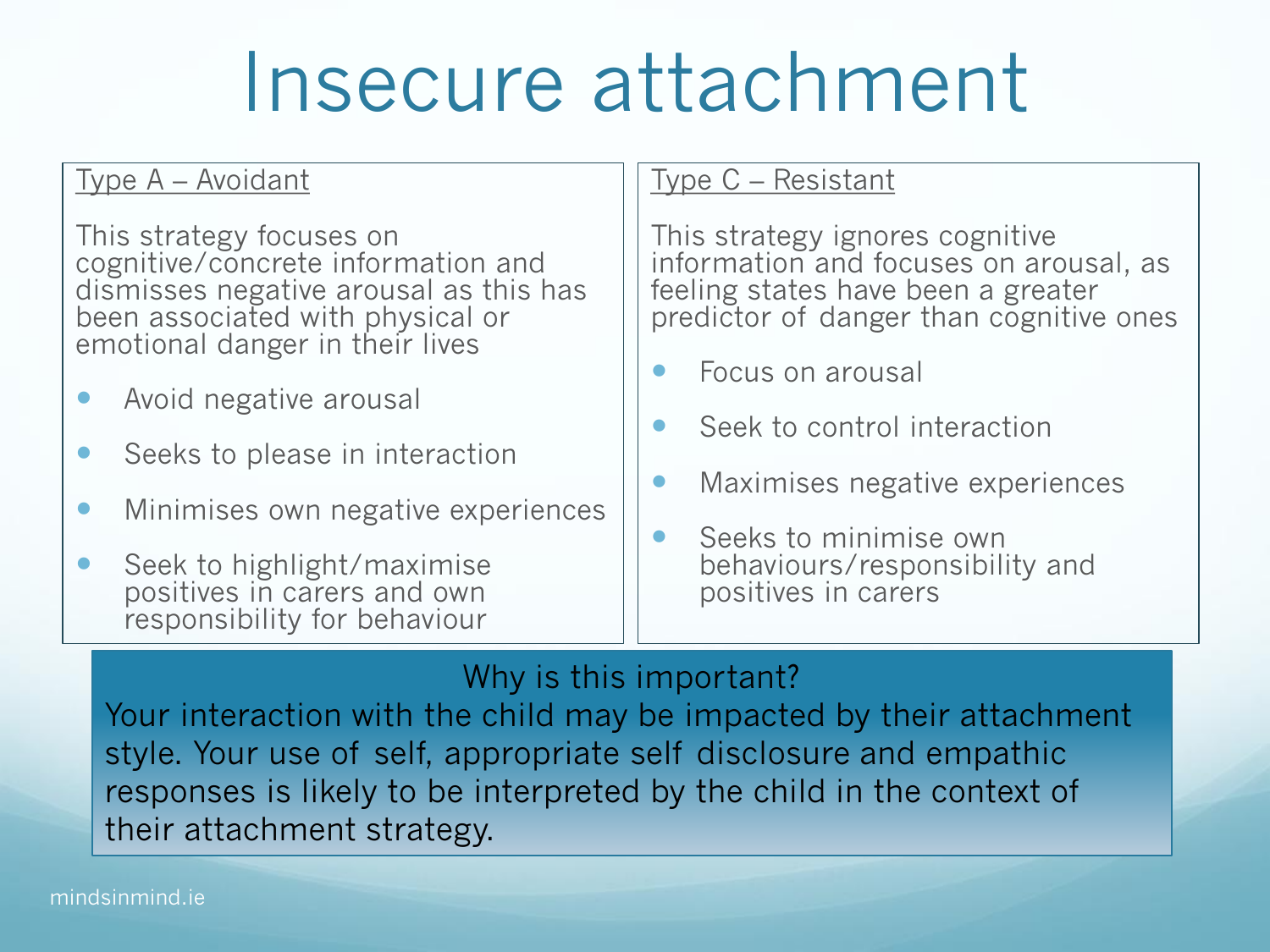### Attachment and Developmental Trauma

- Developmental trauma arises out of relational trauma. The child does not receive the physical, emotional, social or cognitive input they require from their carers, or the input is done in a frightening or harmful way. As well as impacting the child's development, this also requires the child to develop strategies to reduce danger and increase safety. The strategies form a child's attachment style with that carer.
- Because the cause of the trauma is within relationships, interventions require not just a focus (both day to day and therapeutic) on returning to the developmental stage impacted and allowing the child to experience this safely and sensitively, it is likely to require psychoeducaitonal, dyadic and possibly individual work with the carer to allow them to respond to the child's maladaptive strategies that are formed around these traumas.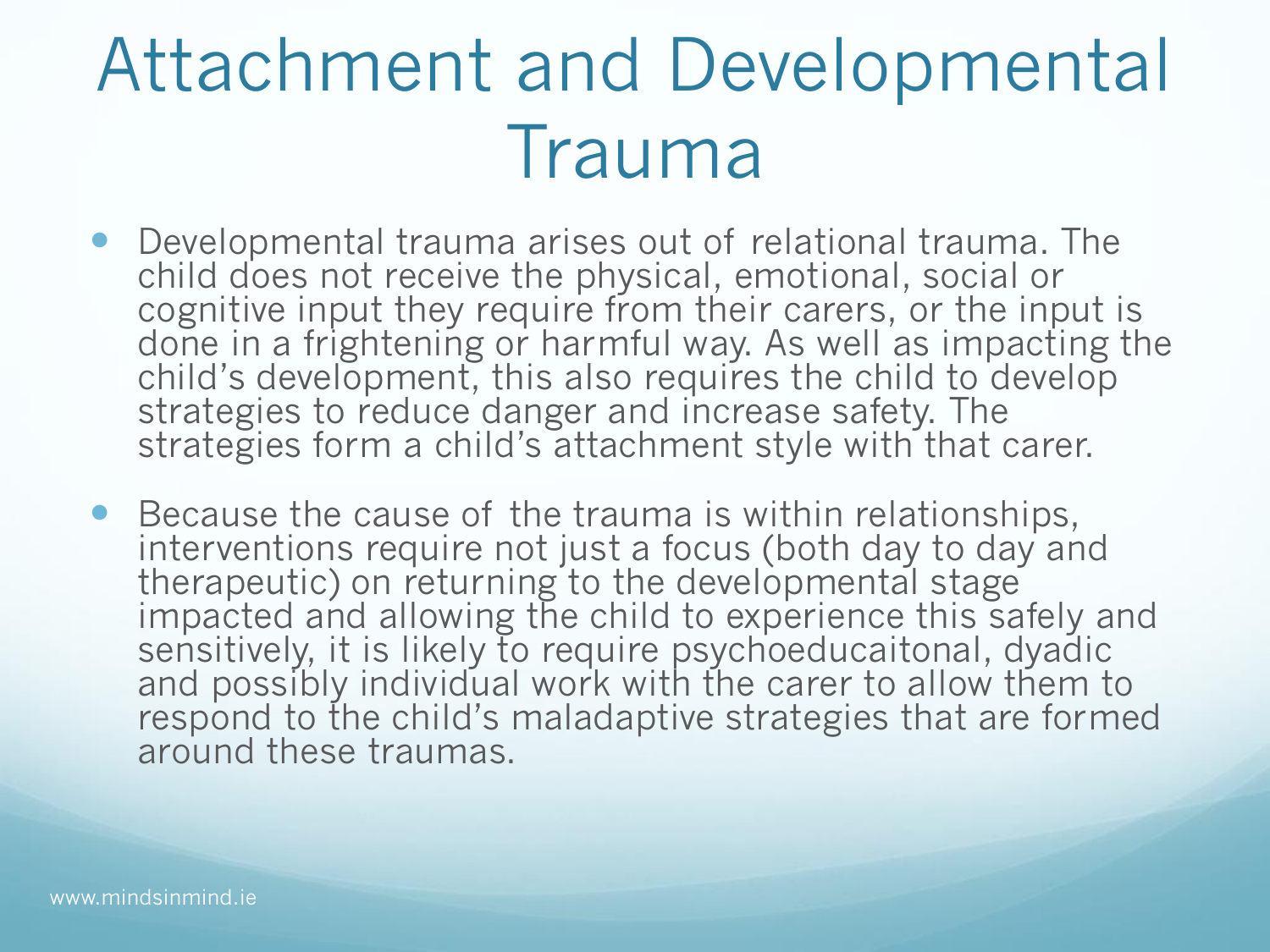### Attachment concepts and the link to trauma

Rupture and repair

- Contributes to development as much as pleasing interactions
- Impacts the parts of the brain linked to reward, interplay between cognition and emotion and
- Allows for development of psychological security, social intelligence, empathy and emotional awareness/ regulation
- Core in the development of the child's window of tolerance
	- a) Excessive inhibition
	- b) Excessive dysregulation
	- c) Adaptive and flexible

Serve and return

- Required in all areas of development; eye contact, facial expression, gestures, touch, language, emotional expression, cognition development
- Requires carers to recognise and respond to infant signals
- Allows for the development of neural pathways
- Absence of this leads to toxic stress prevents normative development
- Absence will weaken integration and interconnectivity with the brain. This will interfere with social, emotional and cognitive development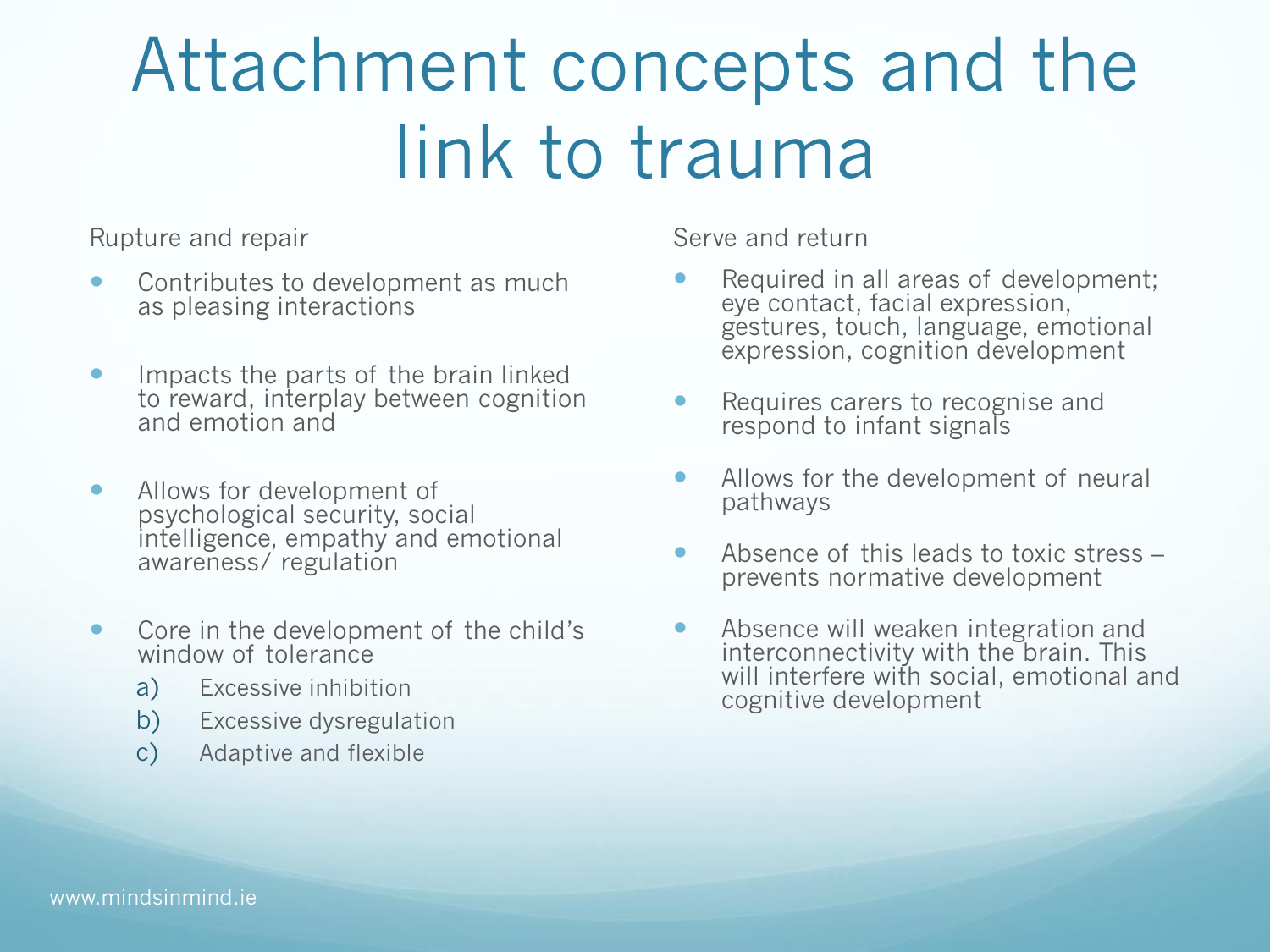### Developing an understanding of Trauma in an child abuse context

- The DSM V recognises the symptoms of trauma within the diagnosis of Post Traumatic Stress Disorder (PTSD)
	- ❖ Trauma survivors must have been exposed to actual or threatened (directly or indirectly): death, serious injury or sexual violence
	- ❖ Symptoms include; Intrusive thoughts, nightmares, flashbacks, psychological and physical reactivity

This does not fit with the presentation of many abused and neglected children. However these children show a distinctive cohort of symptoms which appear to be due to repetitive traumatic events, or a cluster of traumas. These are known as 'little t' traumas or complex trauma.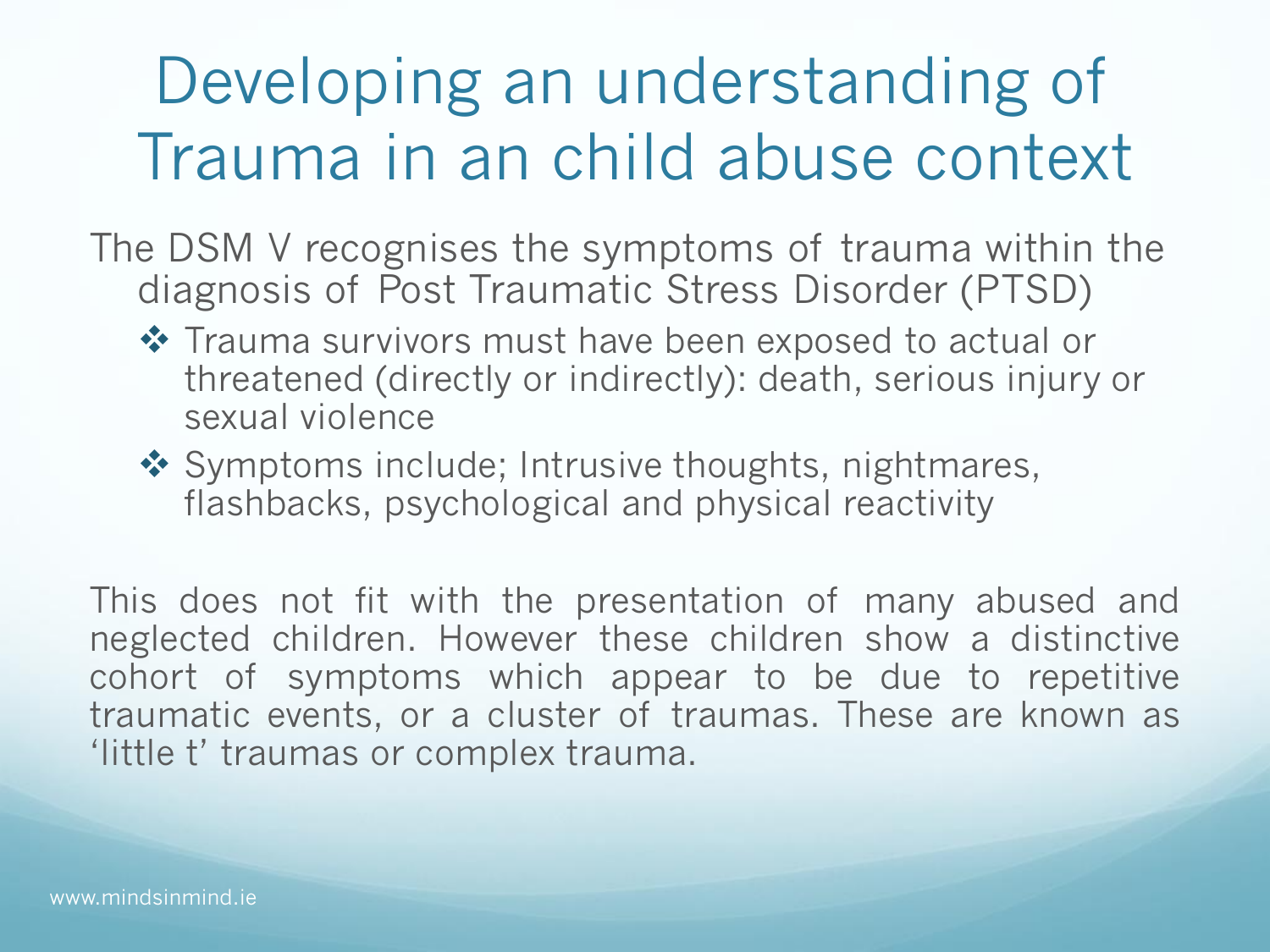## Adverse Childhood Experiences Study (ACE)

- Details ten different types of adverse types of childhood experiences
- Abuse
	- **•** Emotional Abuse
	- Physical Abuse
	- **Sexual Abuse**
- Neglect
	- Absence of love and support from carers in childhood
	- Physical neglect
	- **•** Family Dysfunction
	- Exposure to drug and alcohol use
	- **Exposure to family violence**
	- Separation or divorce
	- Carer with mental health issues
	- Carer in prison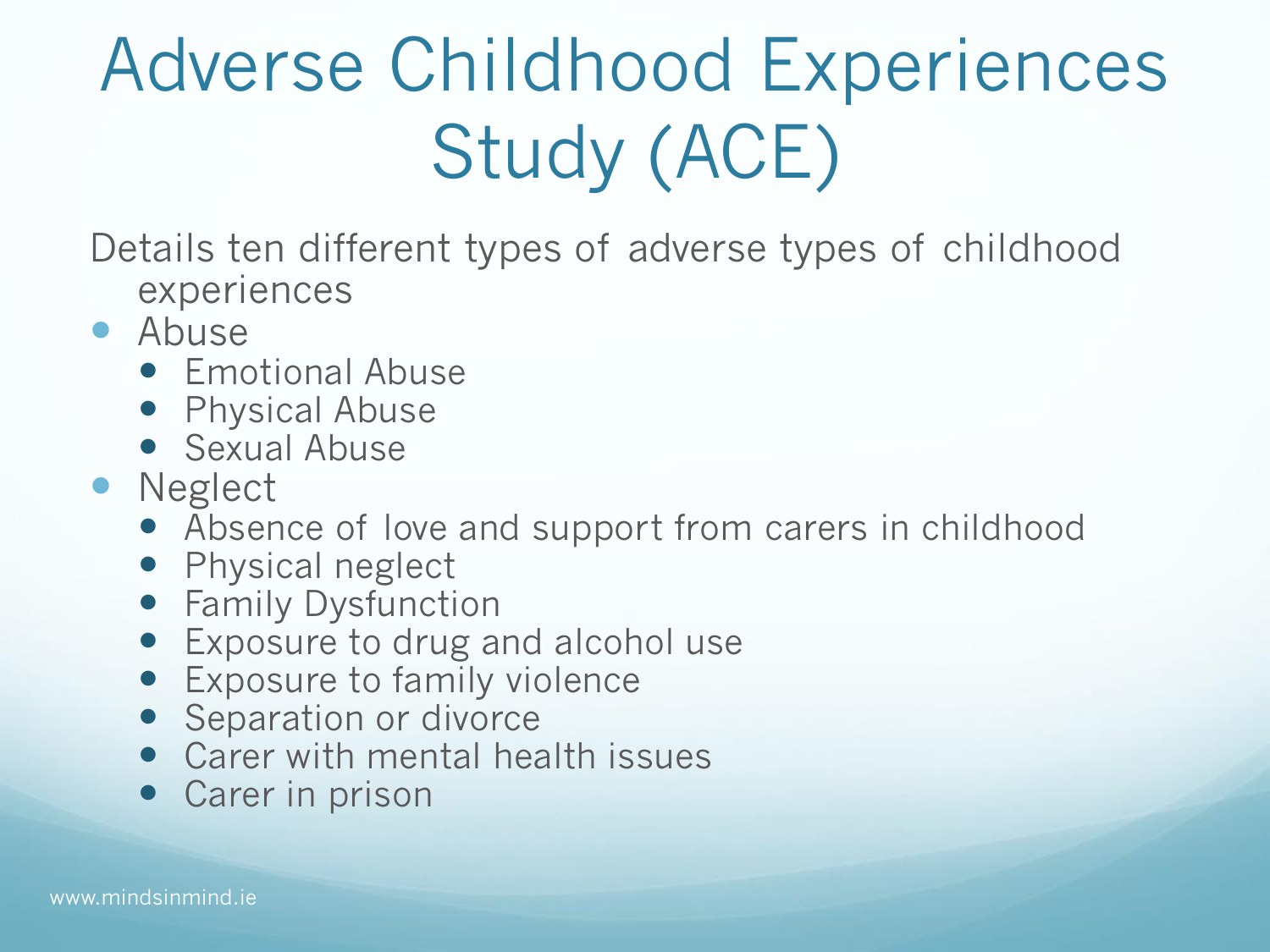US study of 17,000 people from 1995-1997 and found that those who scored higher on the ACE presented with a higher degree of physical, behavioural and mental health symptoms than those in the normative population

- Physical
- Obesity
- Physical injury
- Low level of physical activity
- Diabetes
- STDs
- **•** Heart Disease
- Cancer
- **•** Stroke
- Mental Health
- Depression
- Suicide attempts
- **•** Anxiety
- Behaviour
- Smoking
- Drug/alcohol abuse
- Missed work/ unemployment

Mediated and reduced when there is a positive relationship in the child's life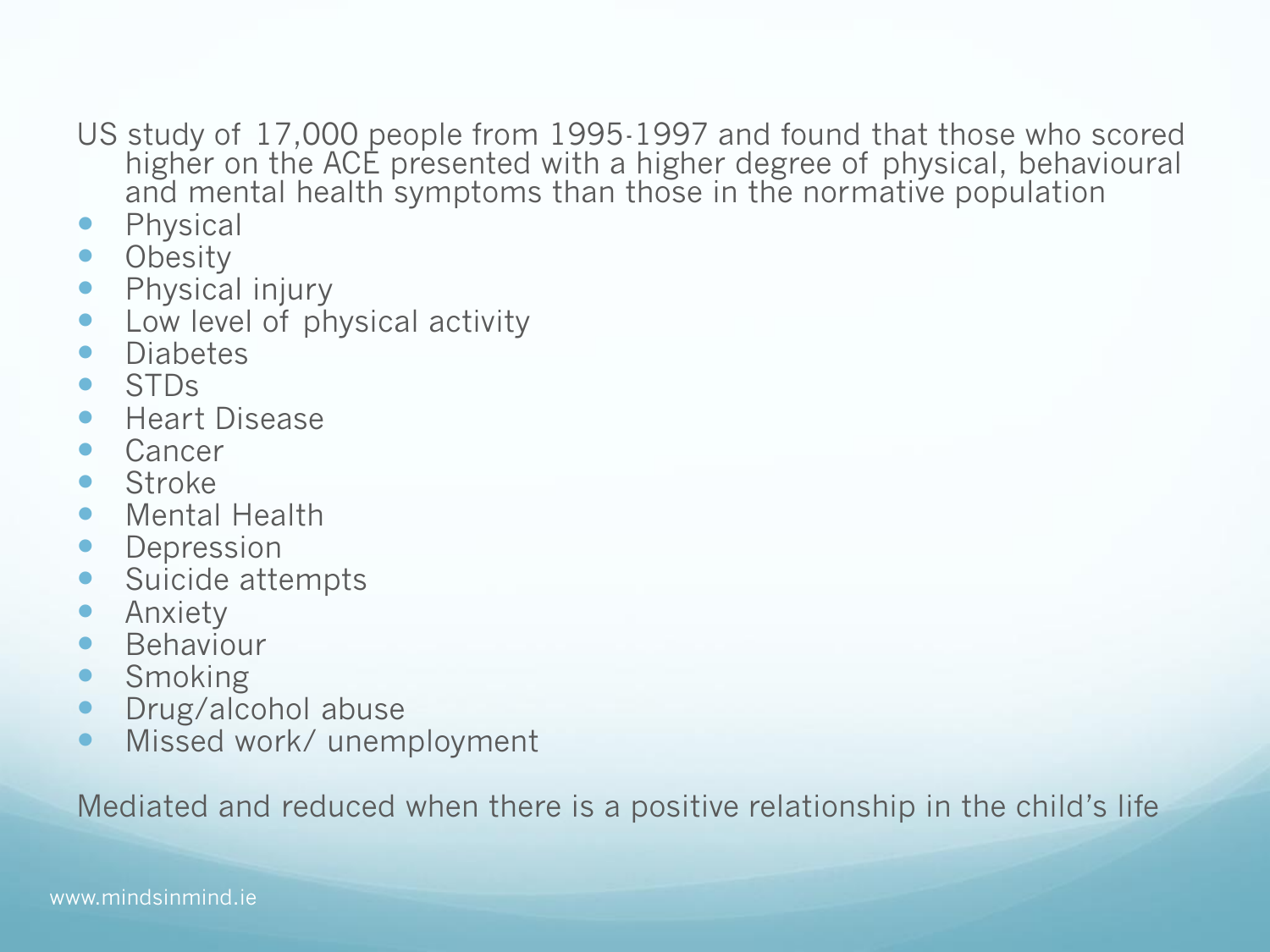### Developmental Trauma

- Van der Kolk and the need for new diagnosis Developmental Trauma
- Currently as this is not recognised by the DSM children with trauma histories tend to present with comorbidity (ADHD and ODD/ anxiety and ASD)
- Symptoms
	- Immature emotional and cognitive responses
	- **•** Sensory issues
	- Hyper/hypo arousal
	- Lack of behavioural regulation and impulsivity
	- Relationship and social issues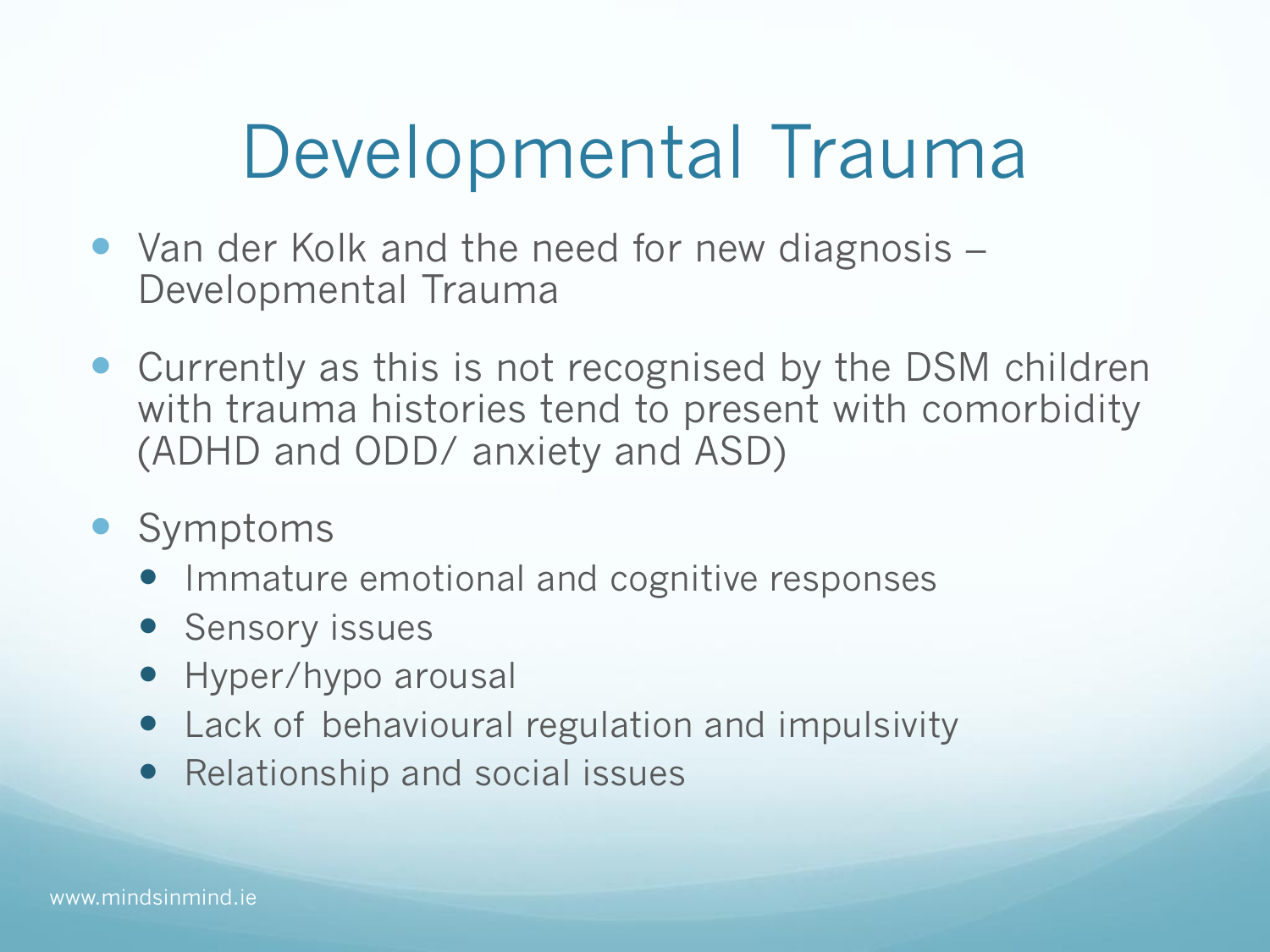### Sensory Development and Emotional Regulation

- Children who have experienced relationship and developmental trauma in infancy and early childhood can exhibit severe sensory delays and difficulties managing their arousal and affect.
- Sensory integration is the ability of the central nervous system to respond to and process information coming into the body. In children who have been abused their experience is that information coming in may not be predictable or safe, and so they cannot access this system easily. Over time they can develop hypersensitivity (over arousal) or hyposensitivity (under arousal)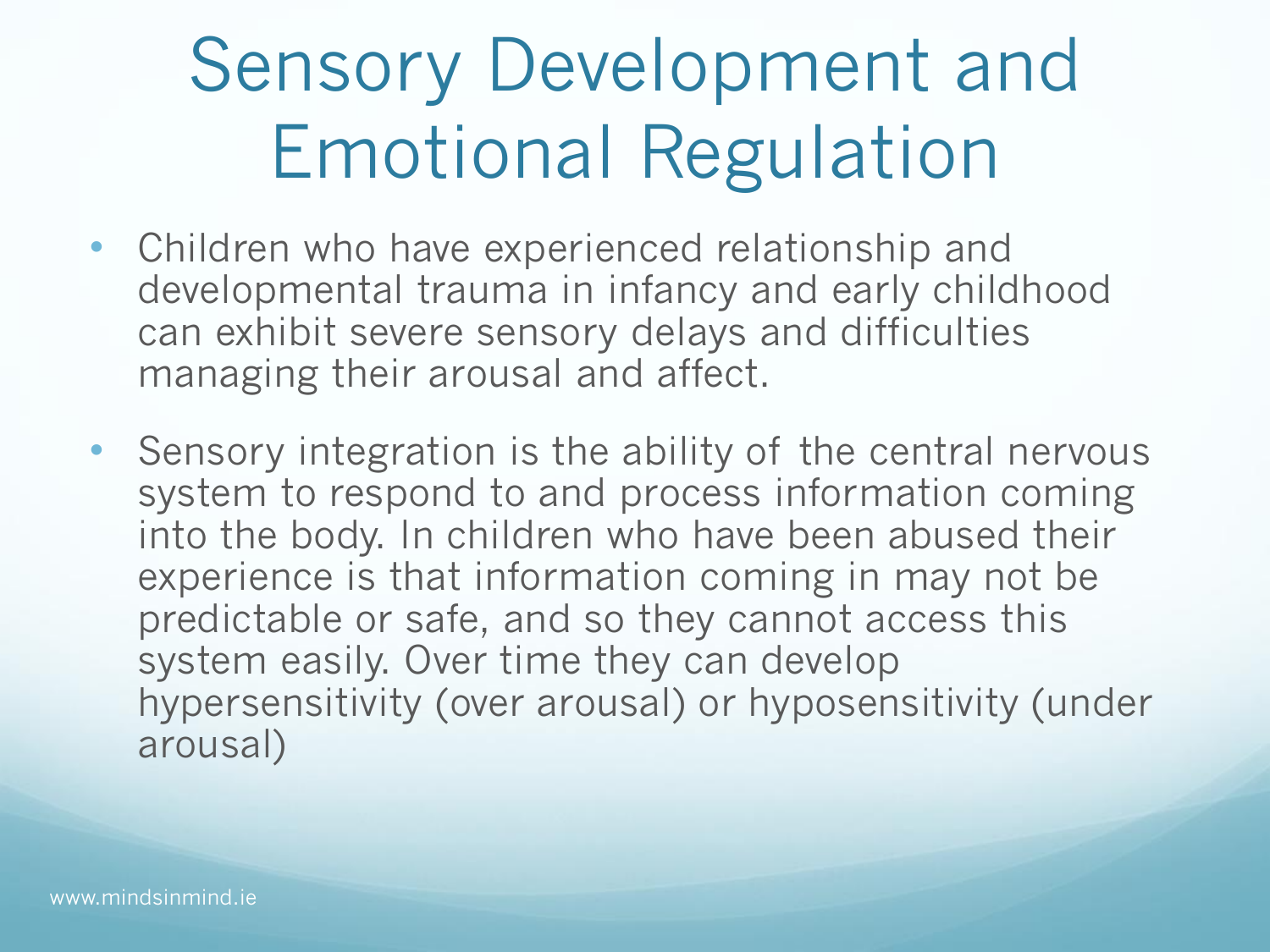Signs of sensory delay

- Issues around food (unable to recognise hunger/fullness) and food textures
- Not being aware of climate hot/cold
- Not noticing or dismissing pain/illness (for some children they may also make a huge deal out of minor injuries where there is clear evidence – paper cut for example, while not having noticed a severe abscess or tooth decay)
- Doesn't seem to notice bad smells (personal hygiene or environmental)
- Can't remember landmarks or familiar items at home/in school
- Can't follow sequential requests (one thing at a time) or remember day to day routines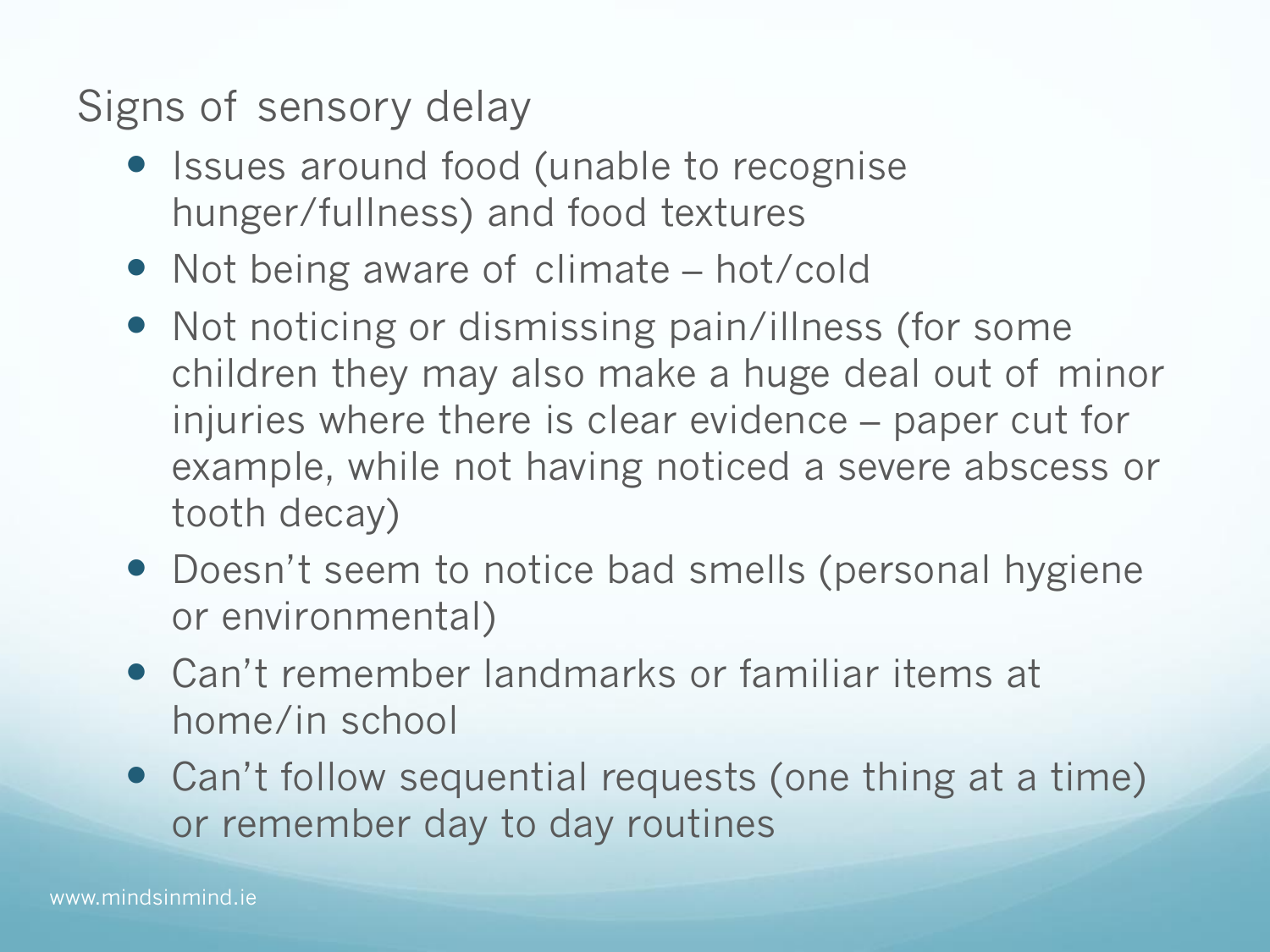Signs of emotional dysregulation

- **•** Hypervigilance
- **•** Hypovigilance
- **•** Anxiety
- Avoidance
- Ractive aggression/anger
- Poor impulse control
- Poor attention/concentration
- **•** Dissociation
- Decreased social competence
- Misunderstanding or misinterpreting social cues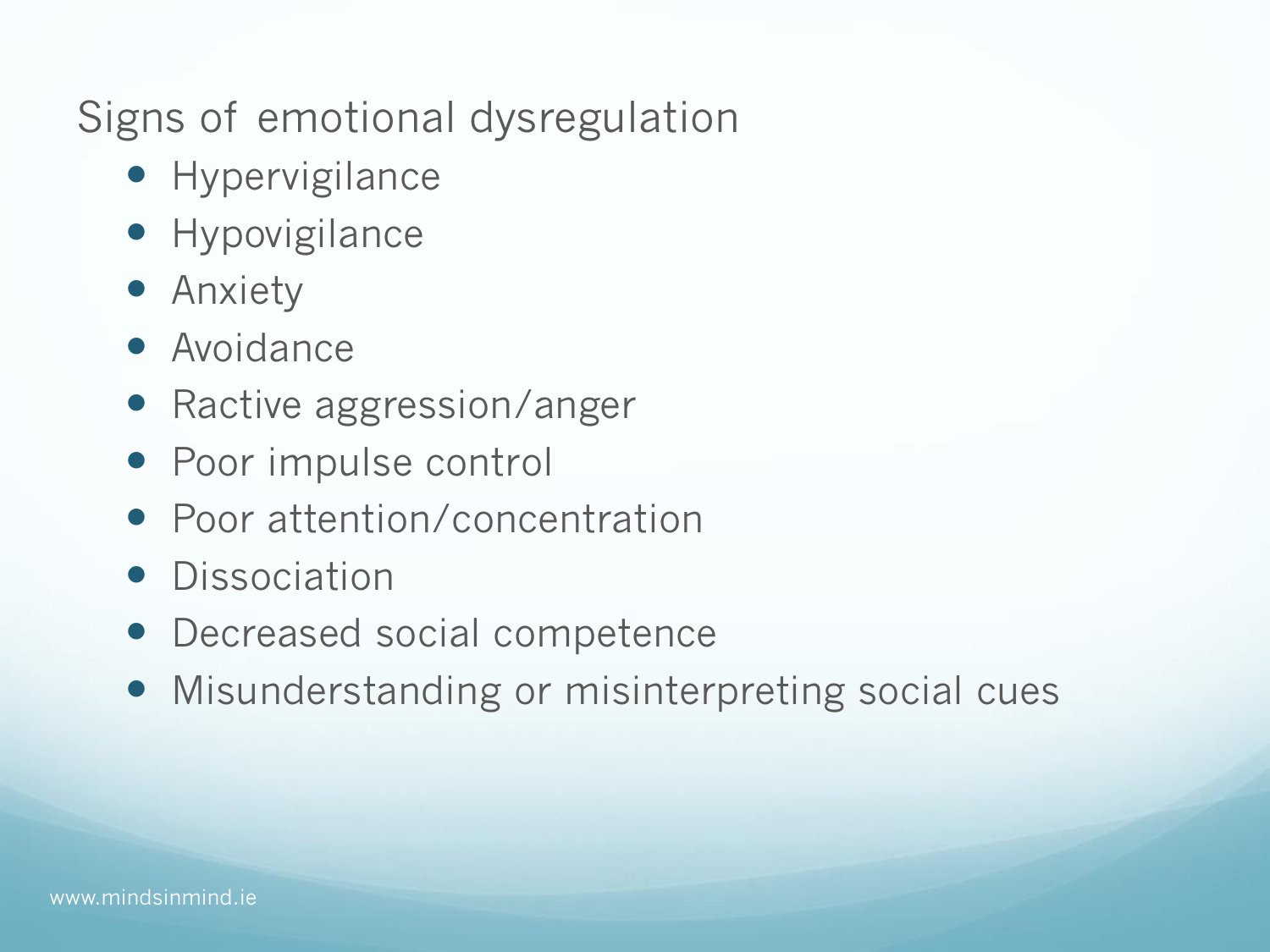### Responding to Developmental Trauma

Requires a therapeutic model of care that addresses 1)Developmental trauma

2)Relationship trauma

3)Regulation and integration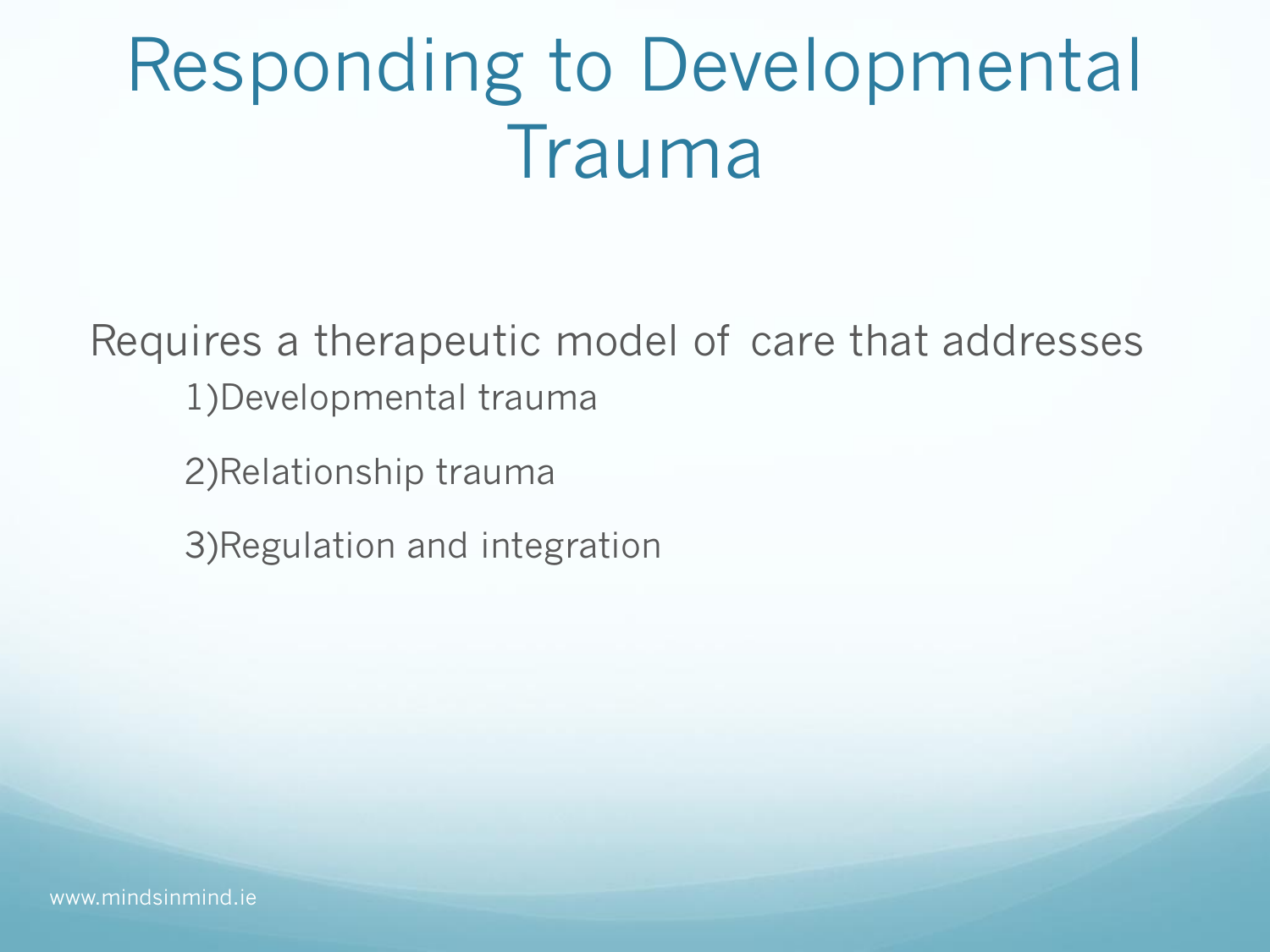### Trauma informed model of care: Recognising and responding

- No one behaviour or symptom or experience can be correlated with developmental trauma.
- Developmental trauma is a cluster of symptoms that can be linked to the developmental experiences of a child in the early months and years of life.
- Child protection teams work with a trauma population so always need to hold this in mind, and when children are struggling or there are indicators of cognitive, emotional or behavioural issues professionals need to consider this within the model of care they providing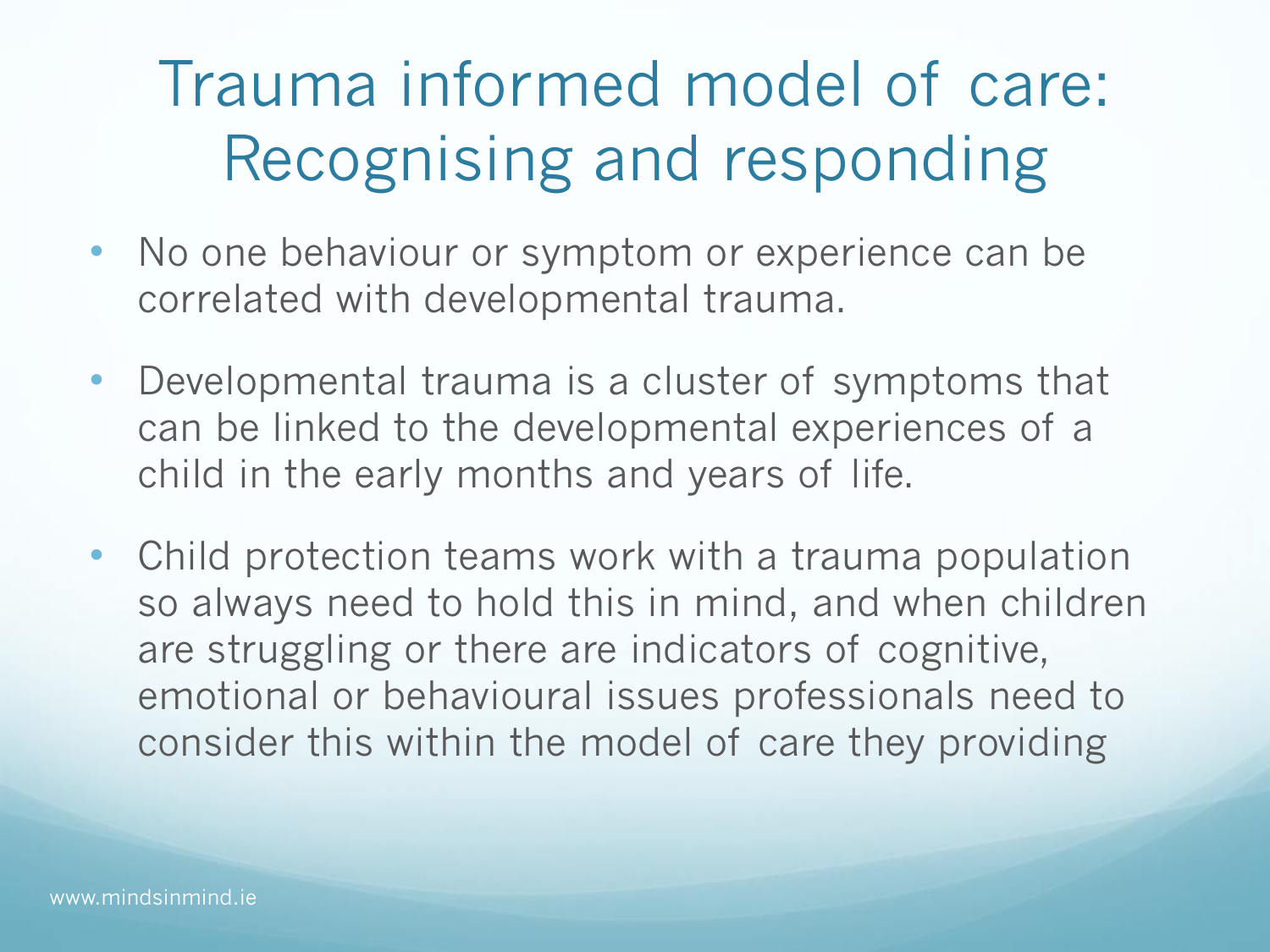### Responding to Developmental Trauma

It is essential that any professional working with the child is aware of the impact of trauma on emotional, social and cognitive development. Without this awareness carers and professionals are likely to treat the behaviour, not the symptoms of trauma.

- Behavioural approaches or child-led therapies are unlikely to be beneficial due to children's hypo- or hyper arousal
- Children who have experienced trauma require a holistic approach; Nurture, structure, empathy, developmentally appropriate challenges
- **•** Multidisciplinary
- Multi-disciplinary assessment where possible
	- Social Care Workers
	- **Social Workers**
	- $\bullet$  PHN
	- $\bullet$  GP
	- **•** Family Support Worker
	- CAMHS
	- $\bullet$  OT
	- Speech and Language
	- Physiotherapist

**School** www.mindsinmind.ie